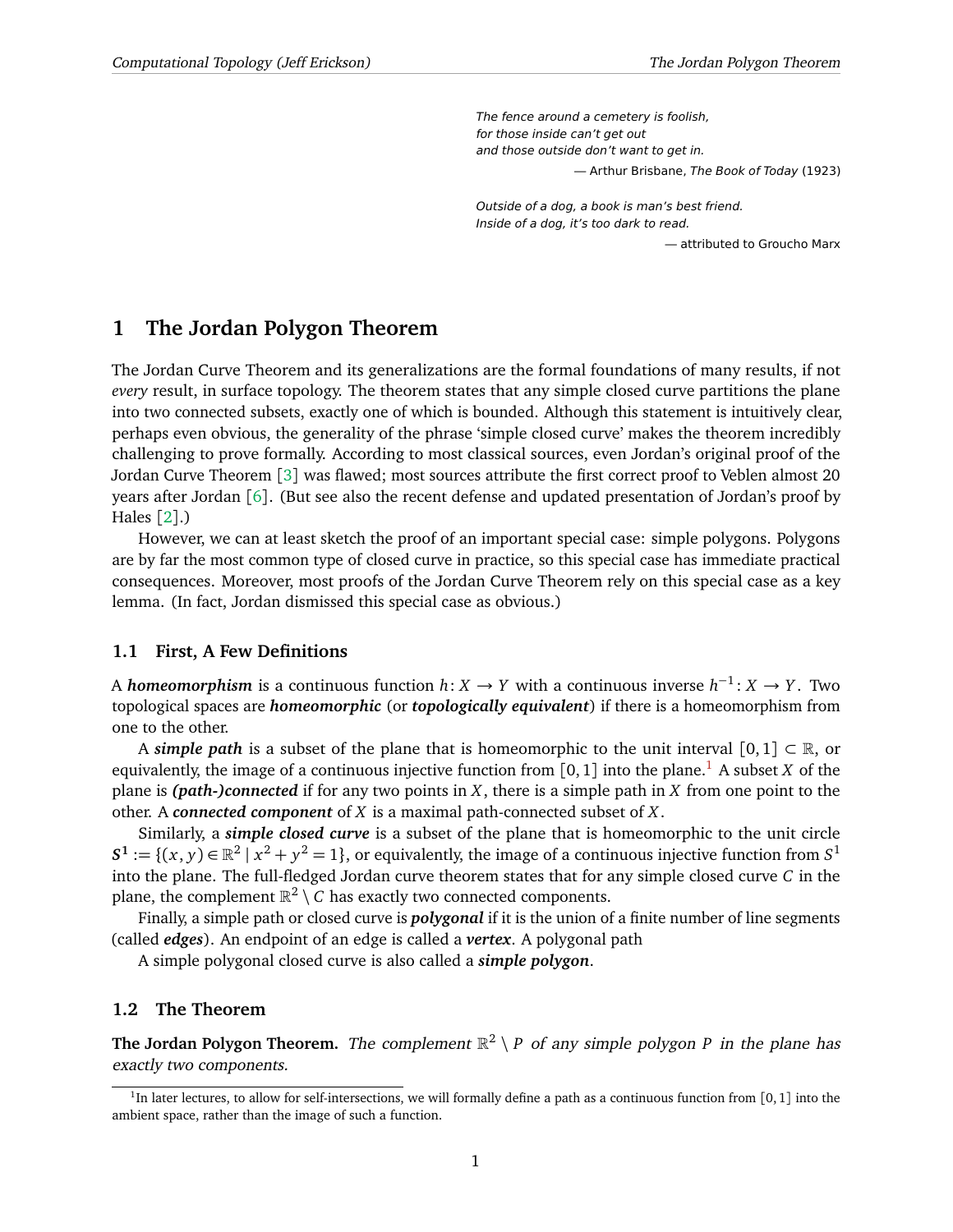Our proof essentially follows a recent proof of Thomassen (see also Hales), but with some additional details in the interest of formality. Throughout the proof, we fix an arbitrary simple polygon *P*. Let *d*(*p*, *q*) denote the Euclidean distance between points *p* and *q*, and let  $d(P,q) := \min_{p \in P} d(p,q)$ . The compactness of *P* implies that  $d(P,q) = d(p,q)$  for at least one point  $p \in P$ .

## **Lemma**  $\leq$  **2.**  $\mathbb{R}^2 \setminus P$  has at most two connected components.

**Proof:** For any  $\varepsilon > 0$ , let  $P_{\varepsilon}$  be the set of points at distance  $\varepsilon$  from  $P$ , that is,  $P_{\varepsilon} := \{q \in \mathbb{R}^2 \mid$  $\min_{p \in P} d(p,q) = \varepsilon$ . We call this set an *offset curve* of *P*. Let *δ* be the minimum distance from any vertex *v* of *P* to any edge of *P* that is not incident to *v*. In particular,  $\delta$  is at most the length of the shortest edge of *P*. (This distance is sometimes called the *minimum local feature size* of *P*.)

Fix a distance  $\varepsilon < \delta/2$ . The offset curve  $P_\varepsilon$  consists of straight line segments, which occur in pairs at distance  $\varepsilon$  on either side of each edge of *P*, and circular arcs of radius  $\varepsilon$ , which are centered at each vertex of *P*. These segments and arcs meet at common endpoints, clustered in triples around each vertex of *P*, as shown in the right half of the figure below. Because  $\varepsilon < \delta/2$ , the triangle inequality implies that these offset segments and arcs intersect *only* at their shared endpoints. Moreover, if we give the polygon an orientation, the offset segment just to the left of any edge of *P* is connected (either directly or through a single offset arc) to the offset segment just to the left of the next edge of *P*. Thus, by induction, all the segments and arcs to the left of the polygon are connected into a single cycle; symmetrically, all the right curves are connected into a single cycle.



An offset curve  $P_{\varepsilon}$  and its structure near of a vertex of P.

Now let *D* be a closed circular disk centered at some point of *P*, such that *D* ∩ *P* is a single line segment, and let  $\rho$  be the radius of *D*. The set  $D \setminus P$  clearly has exactly two connected components (open half-disks). Without loss of generality, we can assume that *ρ < δ/*2.

Finally, let  $q$  be any point in  $\mathbb{R}^2 \setminus P$ , and let  $\varepsilon = \min\{\rho, d(p, Q)/2\}$ . The minimum-length line segment from *q* to *P* intersects the offset curve  $P_{\varepsilon}$ . Because  $\varepsilon < \delta/2$ , the offset curve  $P_{\varepsilon}$  has two components, each intersecting a component of *D*. Thus, there is a path in  $\mathbb{R}^2\setminus P$  from  $q$  to  $P_\varepsilon$ , and then along  $P_\varepsilon$  to a point in *D*.

## **Lemma**  $\geq$  2.  $\mathbb{R}^2 \setminus P$  has at least two connected components.

**Proof:** Let *p* be an arbitrary point in  $\mathbb{R}^2 \setminus P$ , and let  $\rho$  be an arbitrary ray (infinite half-line) based at *p*. The intersection  $\rho \cap P$  consists of a finite number of line segments, each of which is either a single point or an entire edge of *P*. We call one of these segments *s* a *crossing* if the edges of *P* preceding and following *s* lie on opposite sides of (the line through) *ρ*.

If we rotate  $\rho$  continuously around  $p$ , the number of crossings changes only when  $\rho$  encounters a vertex of *P*. Whenever the moving ray hits a single vertex, the number of crossings either stays the same, increases by 2, or decreases by 2. If the moving ray collides with several vertices simultaneously, the number of crossing may change by a larger number, but that number is always even. Thus, all rays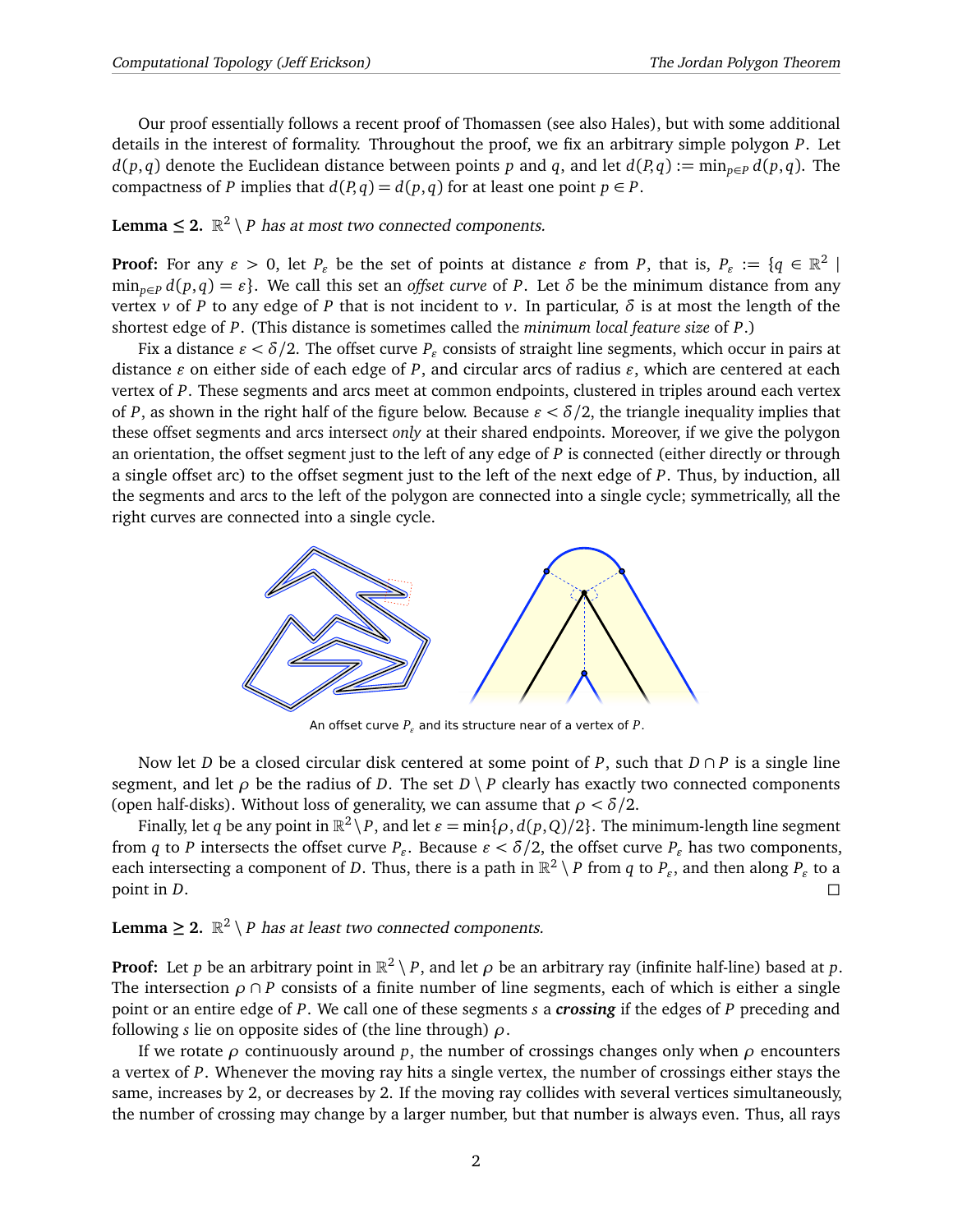based at *p* have the same number of crossings modulo 2; we call this bit the *parity* of the point *p*. A similar argument implies that moving  $p$  continuously along any path in  $\mathbb{R}^2\setminus P$  does not change its parity. Thus, the parity of any component of  $\mathbb{R}^2 \setminus P$  is well-defined.

Finally, let *σ* be any line segment that crosses *P* exactly once. The endpoints of *σ* have different parities, and therefore lie in different components of  $\mathbb{R}^2$  $\setminus P$ .

Notice that these two lemmas require complementary assumptions. The proof of Lemma  $\geq 2$  applies without modification if we replace P with any locally finite<sup>[2](#page-2-0)</sup> collection of closed (not necessarily simple or disjoint) polygonal curves in the plane. On the other hand, the proof of Lemma  $\leq 2$  applies almost without modification to if we replace  $\mathbb{R}^2$  with any 2-manifold (after imposing a suitable metric).

#### **1.3 Point in Polygon Test**

In light of Lemma  $\leq 2$ , the proof of Lemma  $\geq 2$  can be easily converted into the standard algorithm to test whether a point is inside a simple polygon in the plane in linear time. Shoot an arbitrary ray from the query point, count the number of times this ray crosses the polygon, and return TRUE if and only if this number is odd. The calculations are simplified if we always shoot the ray directly to the right. This algorithm has been rediscovered several times, but the earliest publication seems to be a 1962 paper of Shimrat [[5](#page-3-3)] (later corrected by Hacker [[1](#page-3-4)]).

To make this algorithm concrete, we need one numerical primitive from computational geometry. A triple (*q*,*r*,*s*) of points in the plane are *oriented counterclockwise* if walking from *q* to *r* and then to *s* requires a left turn, or oriented clockwise if the walk requires a right turn. We can check this condition by computing the determinant

$$
\Delta(q,r,s) := \det \begin{bmatrix} 1 & q.x & q.y \\ 1 & r.x & r.y \\ 1 & s.x & s.y \end{bmatrix} = (r.x - q.x)(s.y - q.y) - (r.y - q.y)(s.x - q.x).
$$

The triple  $(q, r, s)$  is oriented counterclockwise if  $\Delta(q, r, s) > 0$  and clockwise if  $\Delta(q, r, s) < 0$ . If  $\Delta(q, r, s) = 0$ , then the three points are collinear.

Finally, here is the algorithm. The input polygon *P* is represented by an array of consecutive vertices, which are assumed to be distinct. The algorithm returns +1, −1, or 0 to indicate that the query point *q* lies inside, outside, or directly on *P*, respectively. The RIGHTCROSS subroutine treats any polygon vertex that lies on the ray as though it were slightly above; this trick automatically takes care of degenerate cases. The algorithm clearly runs in  $O(n)$  time.

| POINTINPOLYGON $(P[1n], q)$ :                                   |
|-----------------------------------------------------------------|
| $sign \leftarrow -1$                                            |
| $P[0] \leftarrow P[n]$                                          |
| for $i \leftarrow 0$ to $n-1$                                   |
| $sign \leftarrow sign \cdot \text{RIGHTCross}(q, P[i], P[i+1])$ |
| return sign                                                     |

```
RIGHTCROSS(q,r,s):
if r. y > s. y
      swap r \leftrightarrow sif (q, y \le r, y) or (q, y > s, y)return +1return sgn(\Delta(q,r,s))
```
### **1.4 The Jordan-Schönflies Theorem**

The following stronger version of the Jordan Curve Theorem, originally due to Arthur Schönflies [[4](#page-3-5)], is also incredibly useful:

<span id="page-2-0"></span><sup>2</sup>Every point in the plane has an open neighborhood *U* that intersects only a finite number of the curves, and those curves have at most one point of common intersection in *U*. This condition is necessary to avoid pathological counterexamples.